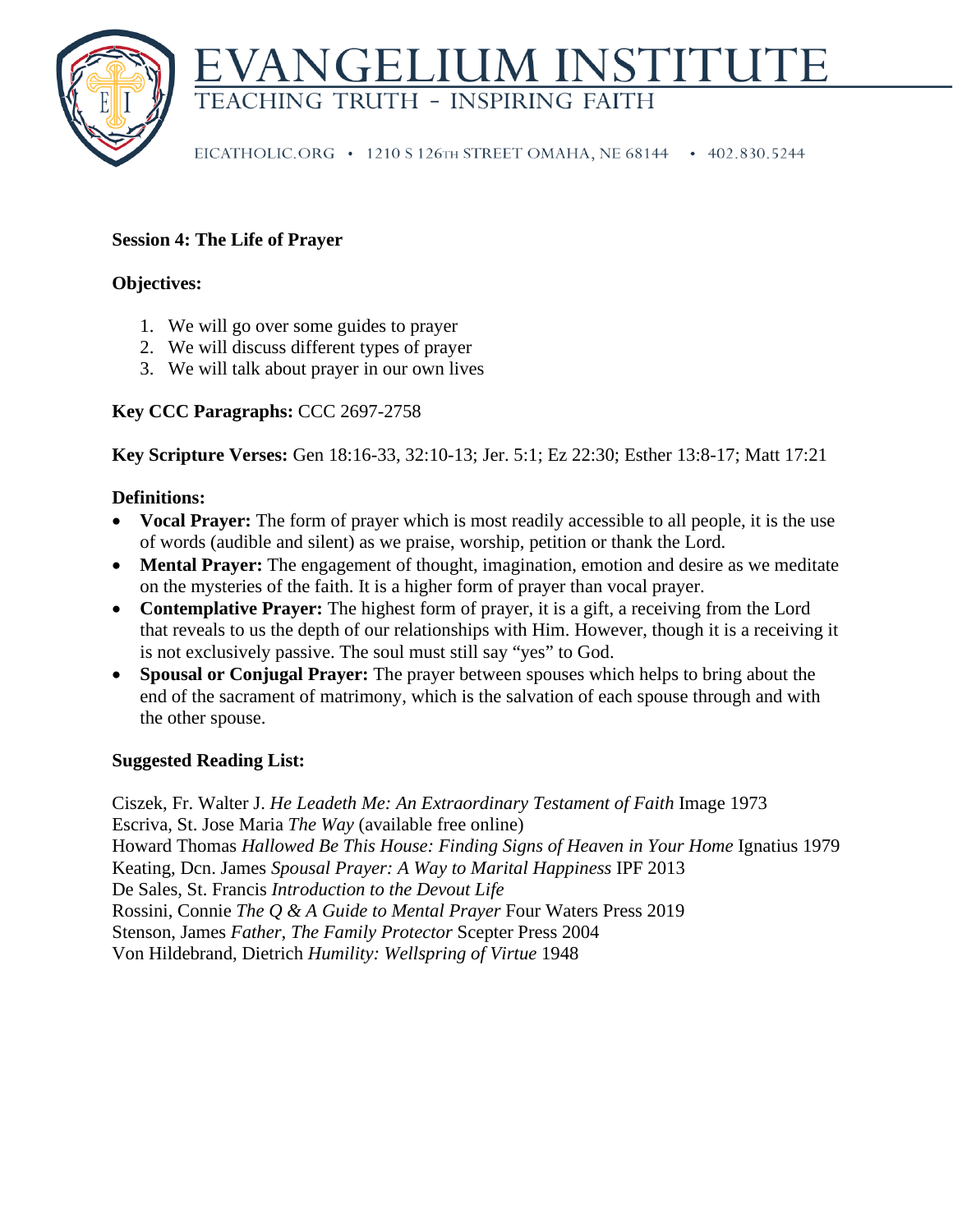# Some Notes on Spousal Prayer

#### **The Goals of Spousal Prayer:**

- To behold the other
- To listen to the other
- To forgive the other and ask for forgiveness
- To be Christ for the other, i.e. to suffer for each other

#### **Practical Tips:**

- Pray to the Holy Spirit
- Set a time and place
- Keep it simple, start small
- Use a crucifix or an icon or some other object of meaning
- Limit the conversation to the heart
- Keep it honest
- Be patient

#### **Things to pay attention to:**

- If it's causing stress, take a break, try something different, but don't give up
- If it's bringing peace, that's a good sing, and stick to it.
- If it is dry, bland, ineffective, pray to the Father to help and be patient.

"Beholding, listening, and forgiving your spouse are essential prerequisites for praying with your spouse since prayer is *the most intimate experience* a couple can share, and, thus, *demands the deepest level of trust*. Prayer is such an experience because, by its nature, it brings a couple to the very source of their love, the outpouring life and beauty of the Trinity itself."

-Dcn. James Keating from *Spousal Prayer: A Way to Marital Happiness*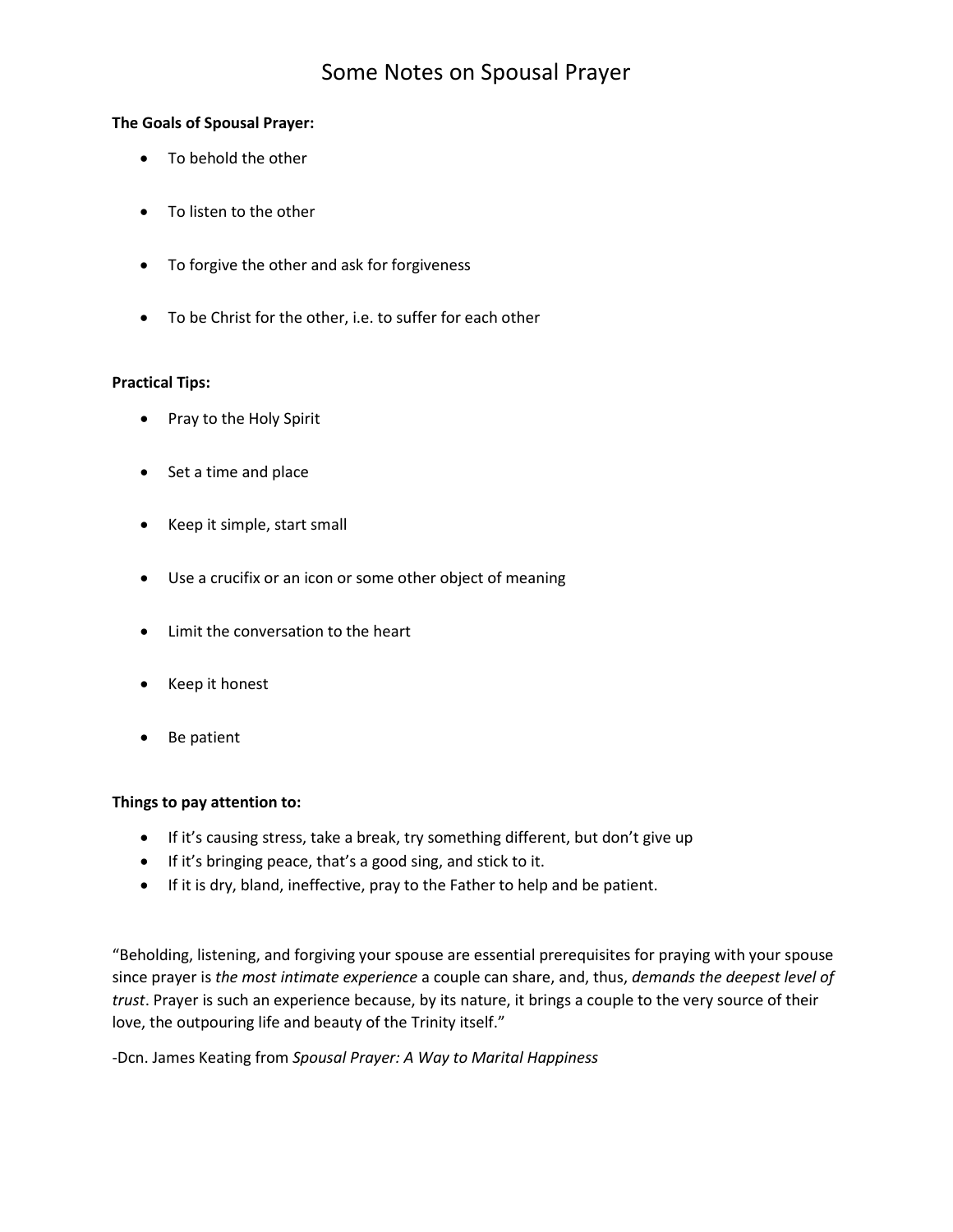#### …for those we have lost or who are dying

#### **For a "Happy Death"**

O Blessed Joseph, who yielded up thy last breath in the arms of Jesus and Mary, obtain for me this grace, O holy Joseph, that I may breathe forth my soul in praise, saying in spirit, if I am unable to do so in words: "Jesus, Mary and Joseph, I give Thee my heart and my soul." Amen.

#### **Novena prayer for persons we know who may be in Purgatory**

O most sweet Jesus, through the bloody sweat which Thou didst suffer in the Garden of Gethsemane, have mercy on these Blessed Souls. Have mercy on them. R. Have mercy on them, O Lord.

O most sweet Jesus, through the pains which Thou didst suffer during Thy most cruel scourging, have mercy on them.

R. Have mercy on them, O Lord.

O most sweet Jesus, through the pains which Thou didst suffer in Thy most painful crowning with thorns, have mercy on them. R. Have mercy on them, O Lord.

O most sweet Jesus, through the pains which Thou didst suffer in carrying Thy cross to Calvary, have mercy on them.

R. Have mercy on them, O Lord.

O most sweet Jesus, through the pains which Thou didst suffer during Thy most cruel Crucifixion, have mercy on them.

R. Have mercy on them, O Lord.

O most sweet Jesus, through the pains which Thou didst suffer in Thy most bitter agony on the Cross, have mercy on them.

R. Have mercy on them, O Lord.

O most sweet Jesus, through the immense pain which Thou didst suffer in breathing forth Thy Blessed Soul, have mercy on them. R. Have mercy on them, O Lord.

(Recommend yourself to the Souls in Purgatory and mention your intentions here)

Blessed Souls, I have prayed for thee; I entreat thee, who are so dear to God, and who are secure of never losing Him, to pray for me a miserable sinner, who is in danger of being damned, and of losing God forever. Amen.

-St. Alphonsus Liguori

This can be prayed for nine consecutive days, especially for a particular individual or family member whom you wish to pray for.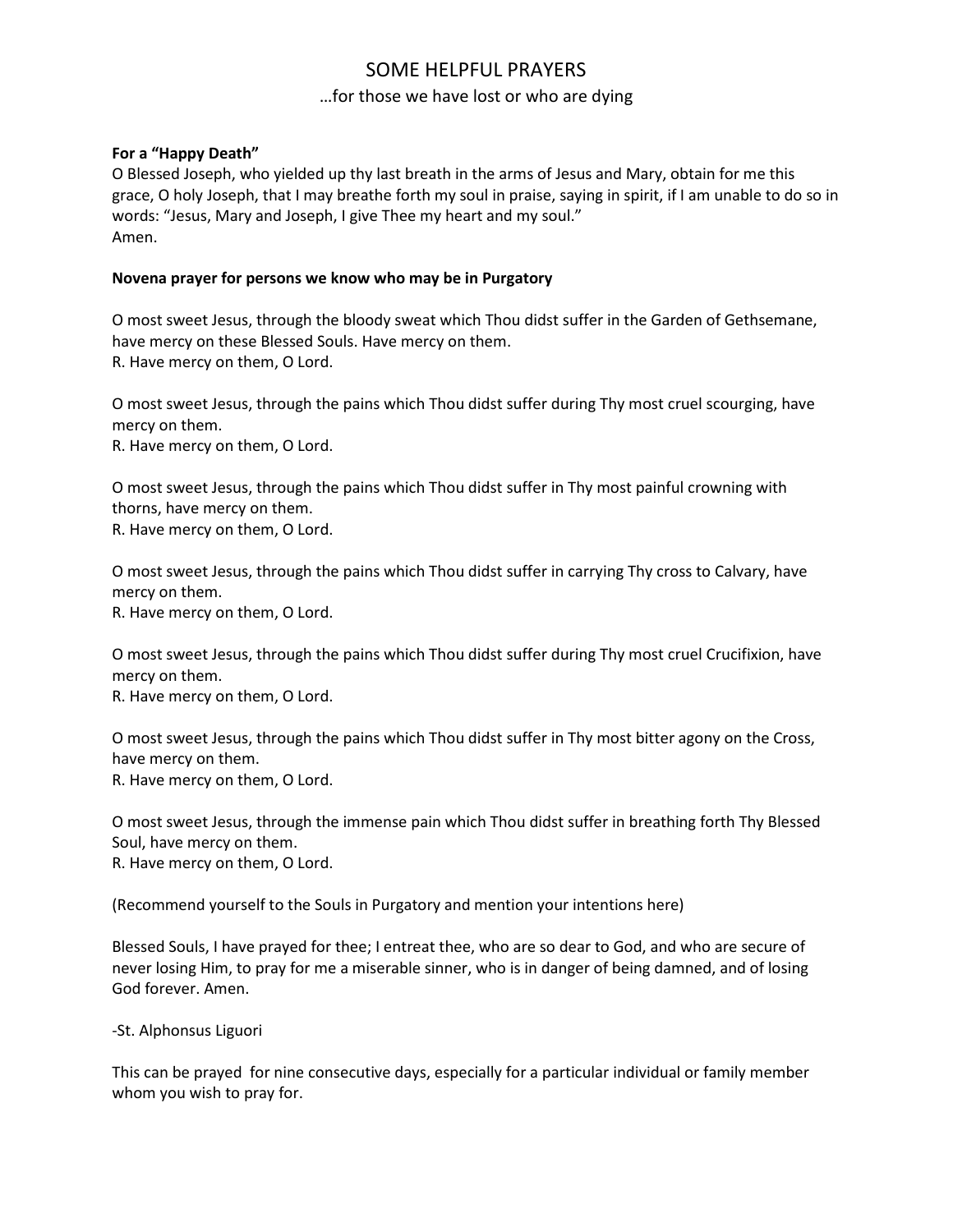#### …for those we have lost or who are dying

#### **Litany for the Holy Souls in Purgatory (general)**

Each request is answered with "My Jesus Mercy."

O Jesus, Thou suffered and died that all mankind might be saved and brought to eternal happiness. Hear our pleas for further mercy on the souls of:

My dear parents and grandparents, My brothers and sisters and other near relatives, My godparents and sponsors of Confirmation,

My spiritual and temporal benefactors, My friends and neighbors, All for whom love or duty bids me pray,

Those who have suffered disadvantage or harm through me, Those who have offended me,

Those whose release is near at hand, Those who desire most to be united to Thee, Those who endure the greatest sufferings, Those whose release is most remote, Those who are least remembered, Those who are most deserving on account of their services to the Church,

The rich, who are now the most destitute, The mighty, who are now powerless, The once spiritually blind, who now see their folly, The frivolous, who spent their time in idleness,

The poor who did not seek the treasures of heaven, The tepid who devoted little time to prayer, The indolent who neglected to perform good works, Those of little faith, who neglected the frequent reception of the Sacraments, The habitual sinners, who owe their salvation to a miracle of grace,

Parents who failed to watch over their children, Superiors who were not solicitous for the salvation of those entrusted to them, Those who strove for worldly riches and pleasures, The worldly minded, who failed to use their wealth and talent for the service of God,

Those who witnessed the death of others, but would not think of their own, Those who did not provide for the life hereafter, Those whose sentence is severe because of the great things entrusted to them,

The popes, kings, and rulers, The bishops and their counselors,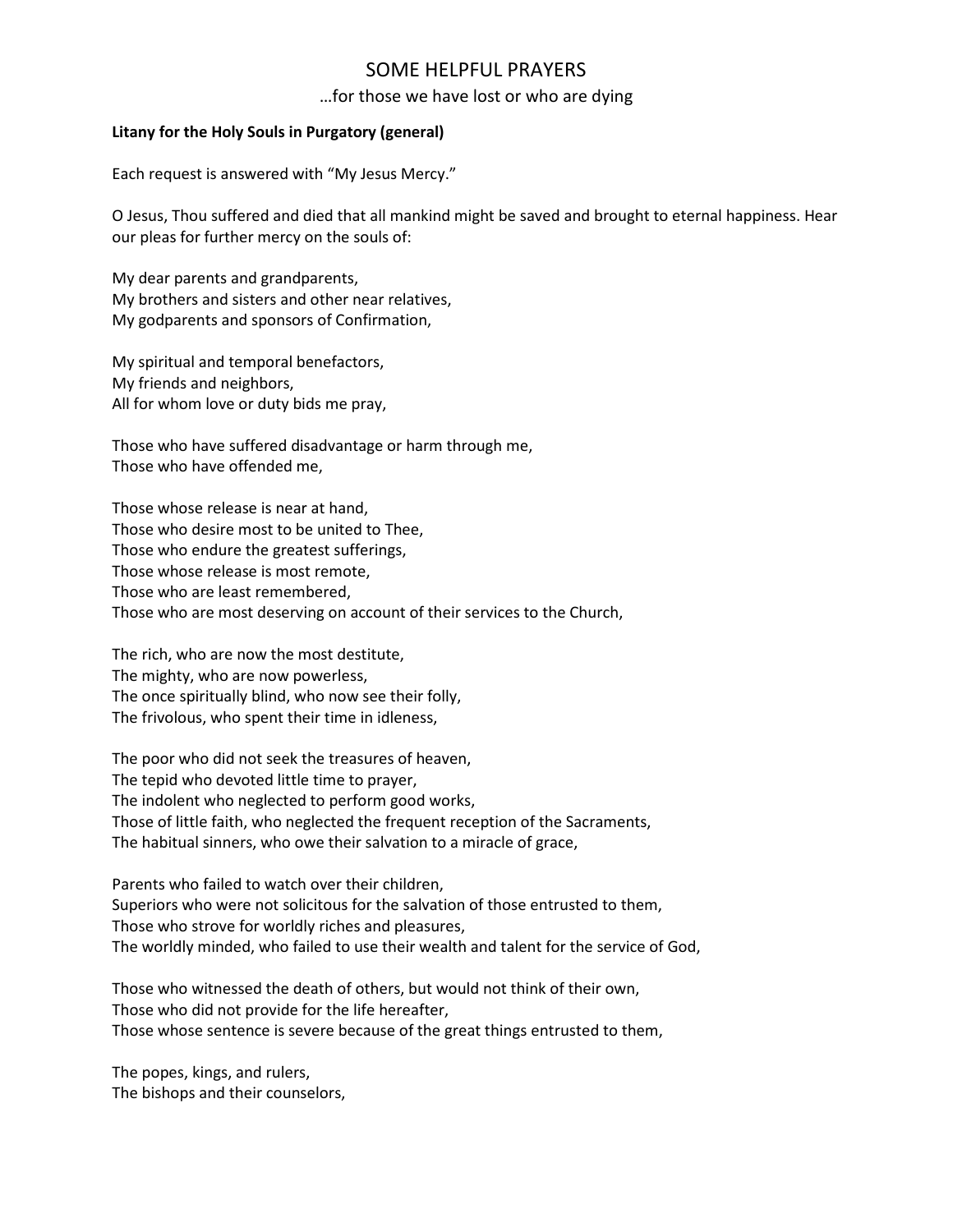#### …for those we have lost or who are dying

My teachers and spiritual advisors, The priests and religious of the Catholic Church, The defenders of the Holy Faith,

Those who died on the battlefield, Those who fought for their country, Those who were buried in the sea,

Those who died of stroke, Those who died of heart attacks, Those who suffered and died of cancer, Those who died suddenly in accidents, Those who died without the Last Rites of the Church, Those who shall die within the next 24 hours,

My own poor soul when I shall have to appear before Thy judgment seat,

Eternal rest grant unto them, O Lord, and let perpetual light shine upon them: For evermore with Thy Saints, because Thou art gracious.

May the prayer of Thy suppliant people, we beseech Thee, O Lord, benefit the souls of Thy departed servants and handmaids: that Thou mayest both deliver them from all their sins, and make them to be partakers of Thy redemption. Amen.

Eternal rest grant unto them, O Lord. And let perpetual light shine on them. Amen.

May their souls and the souls of all the faithful departed through the mercy of God, rest in peace. Amen.

#### **Prayer for someone suffering from cancer.**

St. Anthony Mary Claret, during your life on earth you often comforted the afflicted and showed such tender love and compassion for the sick and sinful. Intercede for me now that you rejoice in the reward of your virtues in heavenly glory.

Look with pity on me [*or on the person for whom you are praying*] and grant my prayer, if such be the will of God.

Make my troubles your own.

Speak a word for me to the Immaculate Heart of Mary to obtain by her powerful intercession the grace I yearn for so ardently, and a blessing to strengthen me during life, assist me at the hour of death, and lead me to a happy eternity. Amen.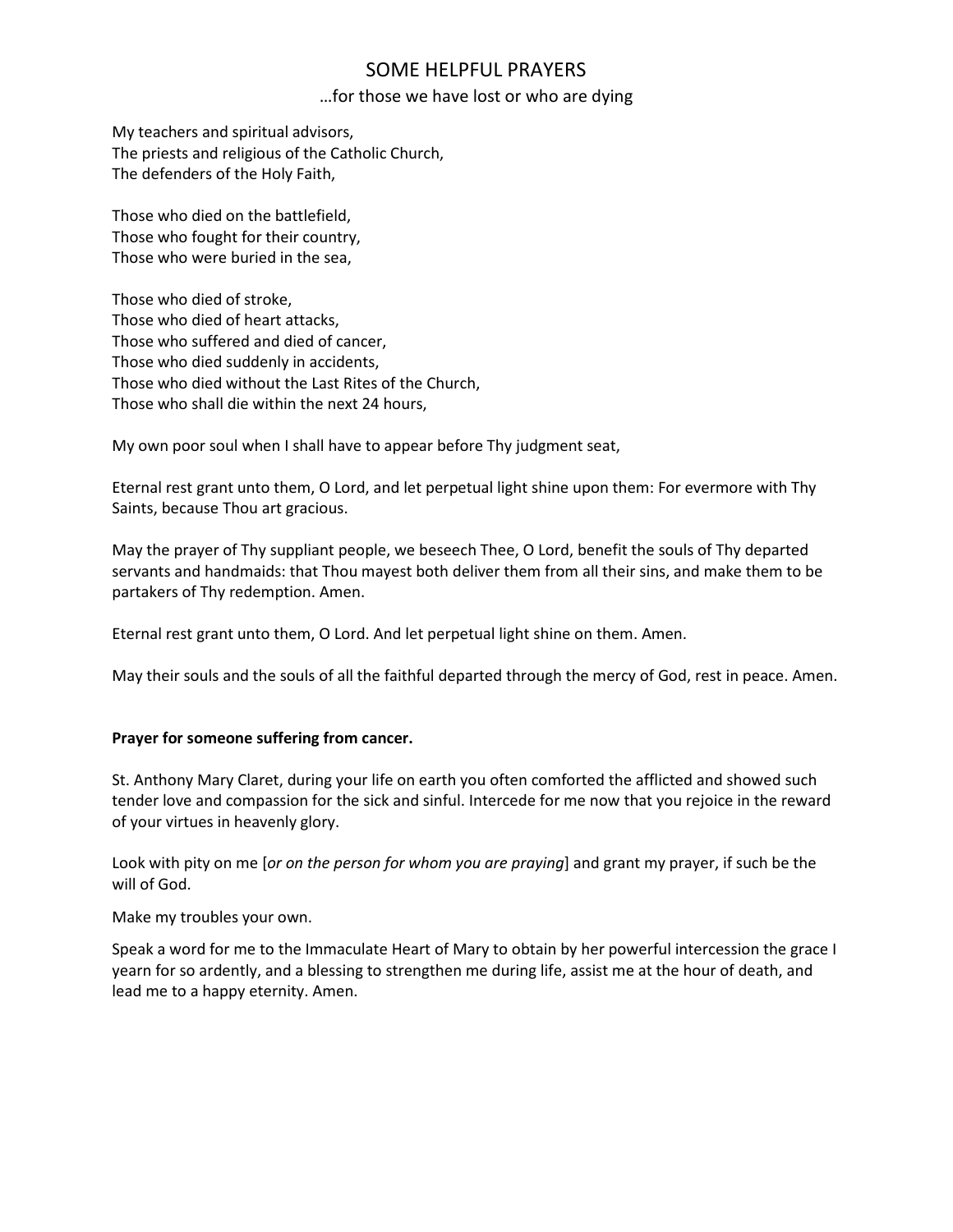#### …for those we have lost or who are dying

#### **Psalm 130 : Prayer for the dead**

Commonly known as the *de profundis clamavi*

Out of the depths I call to you, Lord; Lord, hear my cry! May your ears be attentive to my cry for mercy.

If you, Lord, keep account of sins, Lord, who can stand? But with you is forgiveness and so you are revered.

My soul looks for the Lord more than sentinels for daybreak. More than sentinels for daybreak, let Israel hope in the Lord,

For with the Lord is mercy, with him is plenteous redemption, And he will redeem Israel from all its sins.

I wait for the Lord, my soul waits and I hope for his word.

V. Lord, hear my prayer. R. And let my cry come unto Thee.

Let us pray.

O God, the Creator and Redeemer of all the faithful; grant to the souls of Thy servants departed the remission of all their sins, that by our devout supplications they may obtain that pardon which they have always desired. Who livest and reignest world without end. Amen.

- V. Eternal rest grant unto them, O Lord.
- R. And let perpetual light shine upon them.
- V. May they rest in peace.
- R. Amen.

#### **Prayer for those who have experienced a miscarriage:**

Father, in the name of Jesus I come to you with a broken heart because of the loss of my baby. I know that your ears are open to my prayers. I am hurting and restless and feel overwhelmed. Please rescue me out of this pit of hopelessness and fear. You know the tears that I cry and my sleepless nights. Father, I give you all my hurts, worries, and cares. I thank you that you are not finished with me yet. I will chose not to be held down by a spirit of discouragement and grief. By your grace I will stand firm and trust you. Help me to remember that others are going through the same pain as me, help me to get strong, so that with the same comfort that you comfort me with, I will be able to comfort others.

-Patty Larson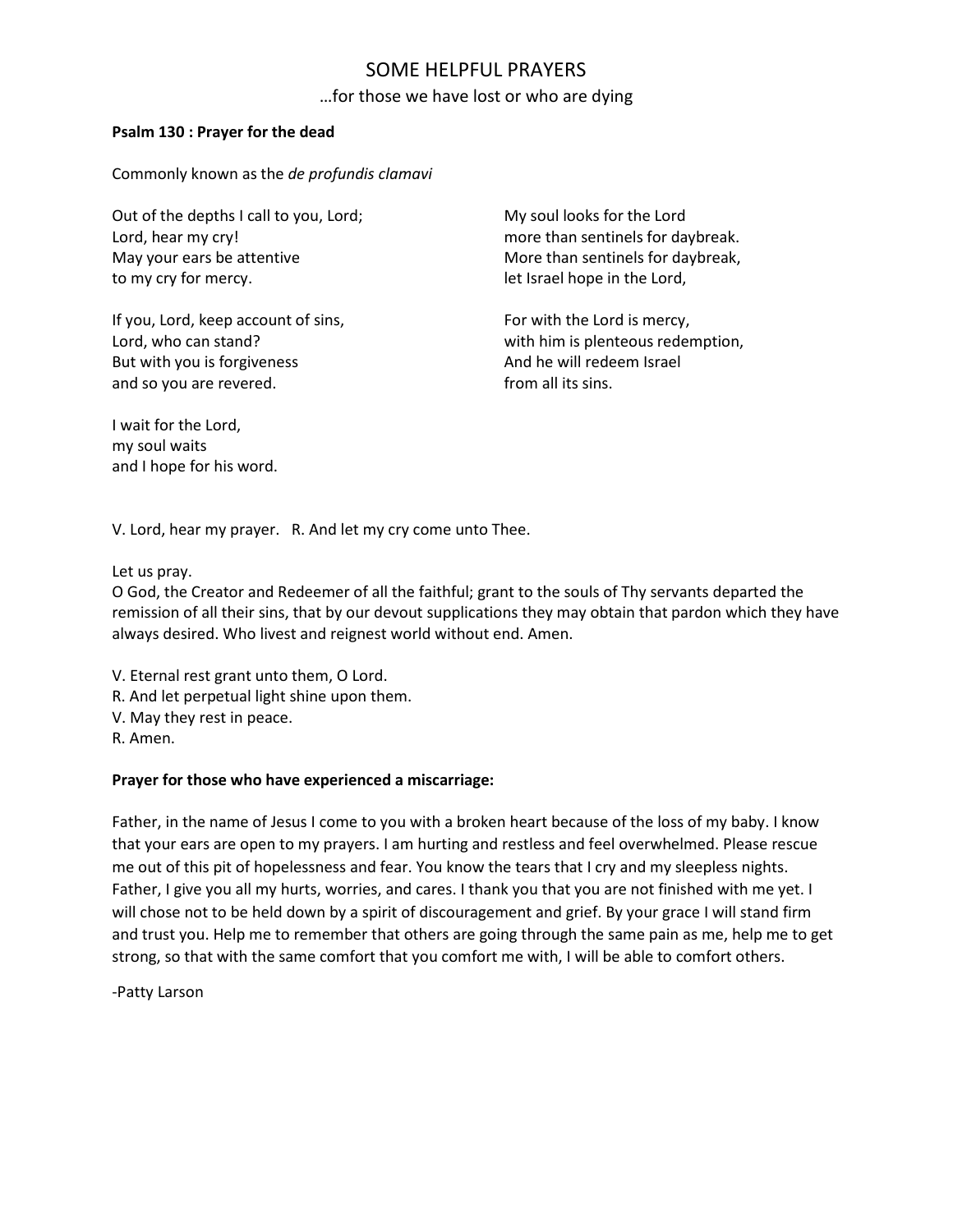#### MEDITATION

One of the most beautiful expressions in the Bible of confident abandonment into the hands of God is Psalm 23:

<sup>1</sup>A psalm of David.

**I** The LORD is my shepherd; there is nothing I lack.

> <sup>2</sup>In green pastures he makes me lie down; to still waters he leads me; <sup>3</sup>he restores my soul. He guides me along right paths for the sake of his name.

4 Even though I walk through the valley of the shadow of death, I will fear no evil, for you are with me; your rod and your staff comfort me.

**II** <sup>5</sup>You set a table before me in front of my enemies; You anoint my head with oil; my cup overflows.

> 6 Indeed, goodness and mercy will pursue me all the days of my life; I will dwell in the house of the LORD for endless days.

We would like to come back for a few moments to this affirmation of the Bible, which is ultimately surprising, that God leaves us wanting for nothing. This will serve to unmask a temptation, sometimes subtle, which is very common in the Christian life, one into which many fall and which greatly impedes spiritual progress.

It concerns precisely the temptation to believe that, in the situation which is ours (personal, family, etc.), we lack something essential and that because of this, our progress, and the possibility of blossoming spiritually, is denied us.

For example, I lack good health, therefore I am unable to pray as I believe it is indispensable to do. Or my immediate family prevents me from organizing my spiritual activities as I wish. Or, again, I don't have the qualities, the strength, the virtue, the gifts that I believe necessary in order to accomplish something beautiful for God, according to the plan of a Christian life. I am not satisfied with my life, with my person, with my circumstances, and I live constantly with the feeling that as long as things are such, it will be impossible for me to live truly and intensely. I feel underprivileged compared to others and I carry in me the constant nostalgia of another life, more privileged, where, finally, I could do things that are worthwhile.

I have the feeling, according to Rimbaud's expression, that "the real life is elsewhere," elsewhere than in the life that is mine. And that the latter is not a real life, that it doesn't offer me the conditions for real spiritual growth because of certain sufferances or limitations. I am concentrated on the negatives of my situation, on that which I lack in order to be happy. This renders me unhappy, envious and discouraged, and I am unable to go forward. The real life is elsewhere, I tell myself, and I simply forget to live. Oftentimes it would take so little for everything to be different and for me to progress with giant steps: a different outlook, a view of my situation which is one of confidence and hope (based on the certitude that I will lack nothing). And then doors would open to me of unhoped-for possibilities for spiritual growth.